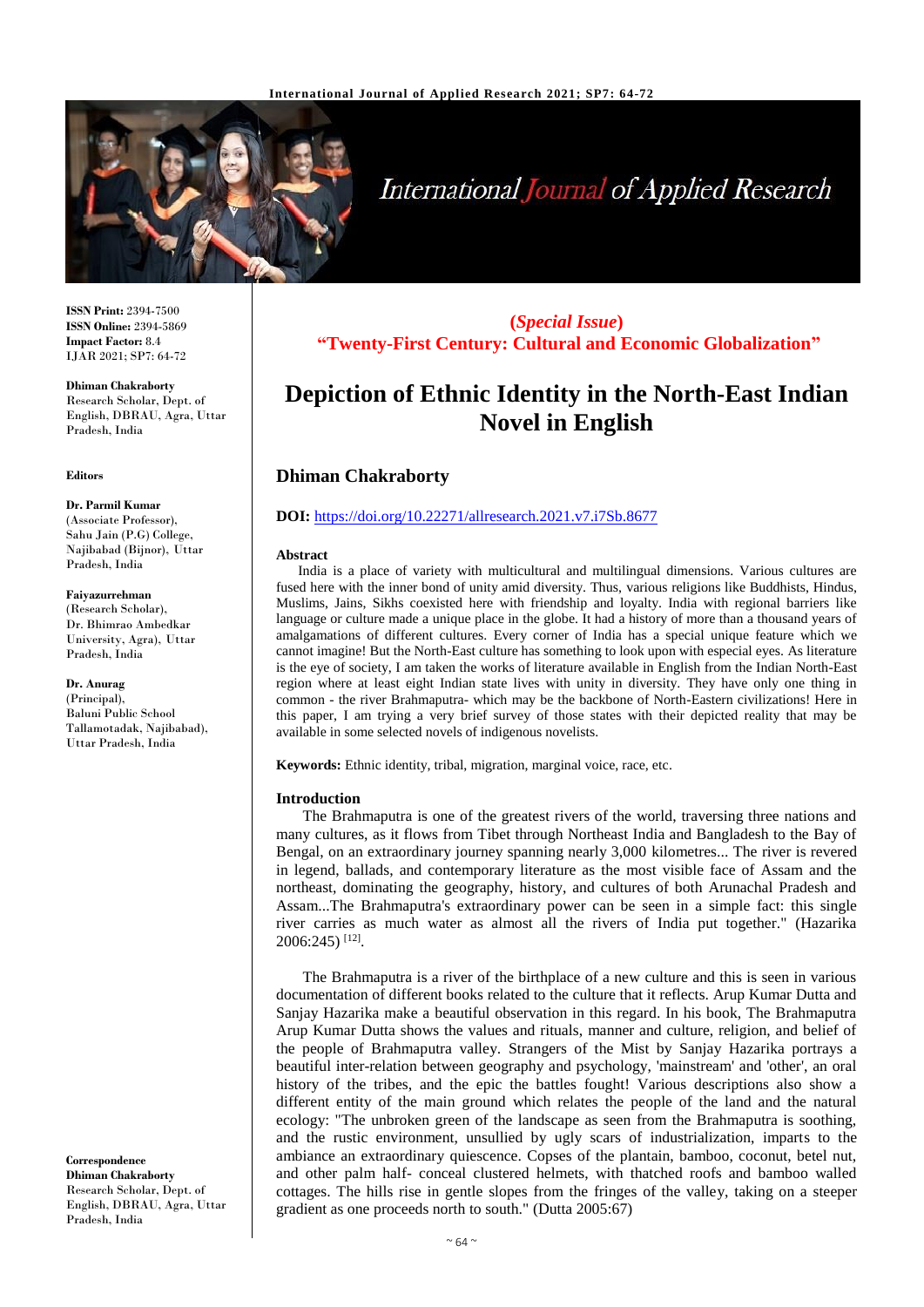The people of the land called themselves into separate existences into the questions of identity, nationality, homeland, or insider/ outsider conflict. Tilottama Misra, in her editorial note in The Oxford Anthology of Writings from North-East India, Fiction mentions: "An intense sense of awareness of the cultural loss and recovery that came with the negotiation with 'other' cultures is a recurrent feature of the kinds of literature of the seven north-eastern states. Each small community or linguistic group has responded through its oral or written communication to the majoritarian cultures from either mainland India or from outside the borders of the country, in its own distinctive manner.

The people of this land co-existed with natural surroundings more than the other parts of Indian city life. They have more exposure to rustic life than the common people of the city. They believed that 'Nature never did betray/ The heart that loved her (Wordsworth). Keeping in view their oneness with nature, Margaret Ch. Zama aptly remarks: "The great variety of people of the North East survived through the centuries because they were one with ecology, and developed their indigenous knowledge systems to sustain both themselves and the environment that accommodates them."

Contemporary politics of the region is volatile which adds another dimension to its ethnic culture and ecological significance. In his book Durable Disorder: Understanding the Politics of Northeast India, Sanjib Baruah observes, "Questions of social justice in Northeast India are significantly more complex today than what the regime of protection was originally designed to accomplish. The informality of the arrangements exposes a large number of poor people to a more vulnerable legal position than that already implied in the marginal nature of the economic riches they occupy." (Baruah 2008:197)

We are dealing with the region of India where the natural and racial diversity is so vast that may form a different cultural outlook. It is quite separated from mainland India based on religion, culture, language, race, and thinking process also. The mainland Indians are also not very familiar with these states. According to one survey 87% of Indians, resided outside the Northeast states, cannot even speak the name of all seven states. The survey also states that 52% had a negative perception of the region and their thought-process was dominated mainly by the factors of violence and insurgency. Even 30% of Indians were not seeking employment in this region.

There may be a diverse range of perspectives to analyze but there are mainly three different stances:

- 1. Northeast political affairs are dominated both by state and non-state actors.
- 2. Continuous changes of identity formations and the sense of community in the borderlands.
- 3. The different perspectives to analyse and calculate peace concerns.

The present study would be focused on and around the following points:

1. End of hunger and poverty;

- 2. The entire Northeast region should be taken as per with the other part of India in respect of economically as well as politically.
- 3. The region should be freed from ethnic, territorial, and political conflicts.
- 4. The economy needed sustainable growth.
- 5. The region has the ground of a vast and busy network of socio-cultural flows.
- 6. Ethnic groups might be assured that there will not be any illegal migration.
- 7. Women, girls, children may be empowered.

There are so many nations about tribal concerns. The immigration factor is major important in the politics of the region. The fact is that there are decades when Hindu Bangladeshi immigrants were occupying land in the region bringing down the proportion of tribes in the population from 58% in 1951 to 31% today. Grant Wyeth writes in his essay 'The Importance of India's Remote the North-eastern States' that sandwiched between Bangladesh to the west, Myanmar to the east, and Bhutan and China to the north, the northeast states of India remain geographically isolated from the rest of the country. He also remarks that these states also culturally, ethnically, and linguistically distinct, primarily speaking Sino-Tibetan and Austro-Asiatic languages, rather than the Indo-Aryan languages of northern India, also with a strong Christian presence.

Although the Northeast has less value in economics or physically, but in recent decades the strategic value of ASEAN engagement becoming a central pillar of India's foreign policy directions. The very important event is that China claims the north-eastern state Arunachal Pradesh as South Tibet and this is the major cause of dispute between the two Asian giants.

India's Look East Policy is the backbone of Northeastern state's foreign policy:

- 1. State security: China's assertive posture.
- 2. Territorial disputes in the South China Sea.
- 3. Loose and fragile Government systems.
- 4. Lack of initiatives on economic fronts.
- 5. Hilly areas are the physical hindrances.
- 6. Various institutional and diplomatic factors.

India's Look East Policy was launched by former Prime Minister P.V. Narasimha Rao in 1991. Its focus was only on Southeast Asian countries. The Look East Policy to reconnect with Asia as part of India's economic globalization. It aims to look at the economic crisis and balance of payment crisis. India's Look East Policy is needed after the collapse of the Soviet Union. China's economic reform prompted India to reach out the desire modifications. This policy also says about India's desire to stabilize north-eastern states. This policy argues that Reforms and liberalization causing sustained economic growth. The main objectives of this policy are the Development of roads, railways, and infrastructure. After the policy, we have Diplomatic engagements with southeast and defence ties.

On the literary grounds based on the imaginary stands which are clearly based on the realistic grounds of contemporary situations, the novelists are taking the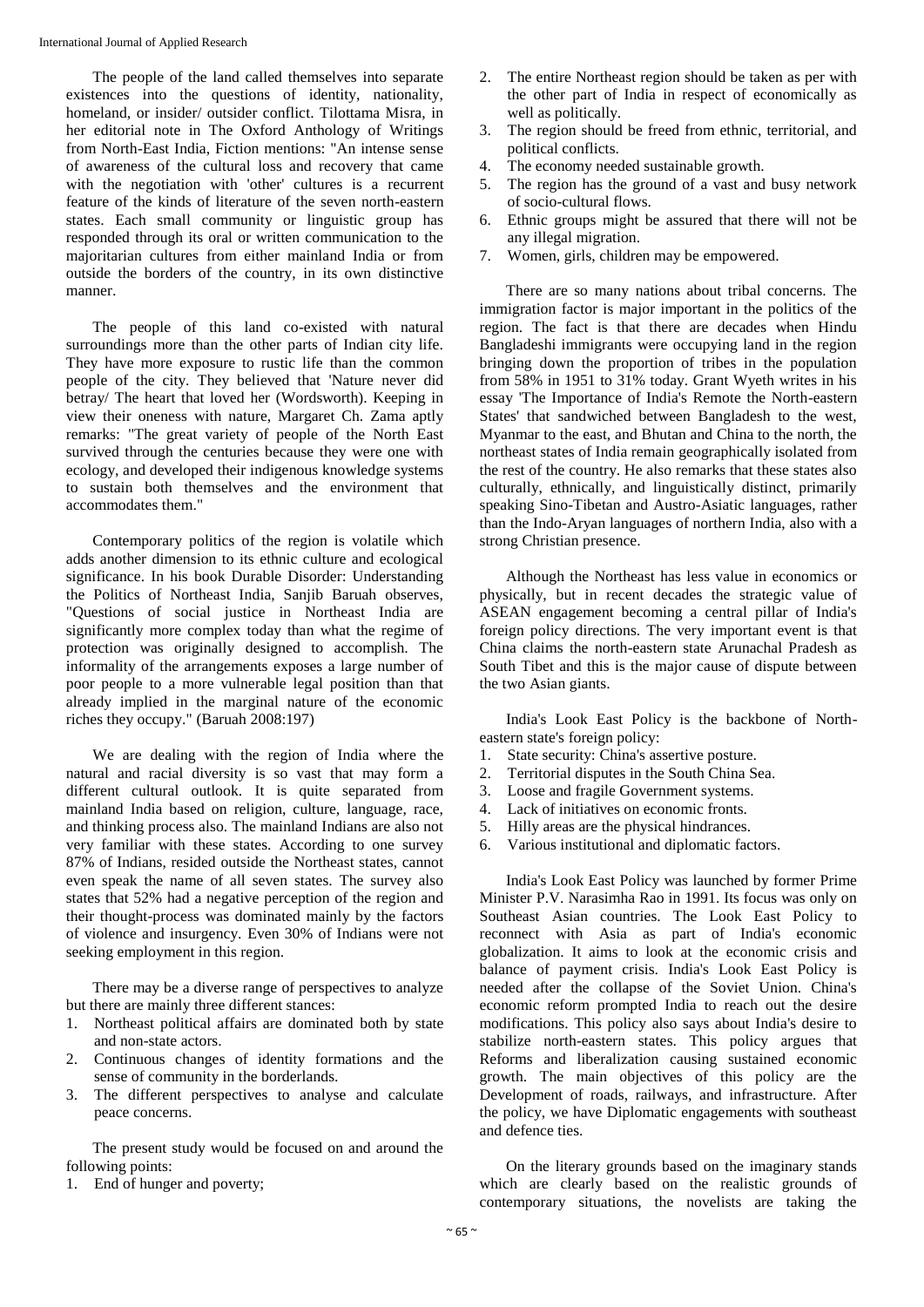depictions near to their hearts. The novels are the true pictures of their lives on the grounds of Northeast. Various characters are thus taking presentations of these grounds. They are the true embodiments of the conflict-ridden Northeast. When we study the novels, we have thus the better realistic situations presented imaginatively.

Priyanka Kakoti in her article *'Voices from the Periphery: Indian English Writing from the Northeast'* comments that the majority of the contemporary writings of the region are based on 'cultural memory of the shared history. She also continued with Bhabha's argumentation. "According to Bhabha, on one hand, while nationalism is a pedagogic discourse as it claims a fixed origin for the nation and asserts a sense of continuous history, on the other hand, nationalist discourses are simultaneously performative and must be continuously rehearsed by the people to maintain a sense of comradeship."

Neeraja Rashmi writes in the very preface of NCERT's *North-East India: People, History, and Culture* that "Arunachal Pradesh, Assam, Manipur, Meghalaya, Mizoram, Nagaland, Tripura, and Sikkim are eight states located in the North East of the country and command special importance in India, not only because of their location but also their cultural and historical uniqueness. They are known as eight siblings and referred to as 'eight sisters' or 'seven sisters and one brother'. These states cover an area of 2,63,179 sq. km, approximately eight percent of the country's total geographical area, and house around 3.76 percent of the total population of the country. Around 98 percent of the boundary of these states has international borders. The states have distinct cultures and multiple ethnic groups and are a fine example of unity in diversity. The variety of ethnic groups, languages, and religions reflect the multi-cultural character of the states. The region houses over 200 of the 635 tribal groups in the country, speaking a variety of Tibeto-Burman languages and dialects. States like, Arunachal Pradesh, Meghalaya, Mizoram, and Nagaland are predominantly inhabited by tribes with a certain degree of diversity among the tribes. States like Assam, Manipur, Tripura, and Sikkim are inhabited by people of various religious denominations like Hindus, Christians, and Muslims and a combination of local tribes and communities." Several books crossed its meaning beyond narration and presented the core of the heart of those tribes into their natural surroundings!

Mamang Dai's novel *The Legends of Pensam* presented Arunachal Pradesh in three dimensions: tradition, modernity, and ecology. The narrative gives history, myth, tradition, memory, and fiction into the circular whole as each of it linked with the common weaving. The landscape is rich with its cultural heritage and nobody can understand the bond it. Adis lived with it and can't be separated according to the author: "Adis practice an animistic faith that is woven around forest ecology and co-existence with the natural world". There is eco-feminism in the very third chapter entitled 'Daughters of the Village' where nature and woman relationship compared simultaneously. The woman is here represented with a caring attitude. She is like that of the shelter as that of nature to its animals. The author is deeply affected by the changing scenario of the people who live in those lands. The change of lifestyle and imposed

mannerism, as well as cultural hegemony in the name of globalization, had made deep effects in the following chapters of the novels. The effect of the alienation from the ancient value system and the consequent crisis due to the loss of traditional values had made this novel a significant representational value in respect of the ethnic ancient customs. The sub-section entitled "the scent of orange blossom" of the third section of the novel has a resonance of this eco-mystical tone. Prasanta Das comments about this particular situation in this respect: "The stories in Dai's slim book revolve around several generations of an Adi family. In an elliptical way, *The Legends of Pensam* covers quite a bit of history: the first contact with the British in 1911 in which a British political officer and some sepoys and coolies were killed by Adis in the village of Komsing; the punitive British expedition of 1912; the building of the famous Stilwell road during World War Two; and the winds of change that are sweeping traditional structures and values in today's Arunachal Pradesh. There are recovered stories from private archives as well, like the love affair between David, a British intelligence officer, and Nenem, the daughter of a village headman.''

*Love in the Time of Insurgency* is a novel that also depicts the landscape with human relationships. The ecology of the landscape and the surrounding natural beauty show the calm atmosphere and nourishing scenery when the actual tumults happen during the Second World War The local language and culture were disrupted heavily with the arrival of the missionaries and all of certain Nagaland witnesses a sudden drift from the traditional value systems. The novel tells the stories of Sharengla and her near-about areas dominated by contemporary events like war and the following ravages and man-made hazards. The topology had greatly disturbed with war and that is described with these following lines of her: "Slowly she climbed a nearby hill and reached the top. She looked at the village at her feet, looking so sad and devastated amid the softy rippling hills, the ribbons of streams and rivers. Some houses were still burning, pigs and chickens scurrying helplessly around. The village church, too, burned. The spire was licked by small shooting flames and bits of burning wood beginning to fall from it. The cross was no longer visible". The local culture and modernization become a foil to each other, but the government makes sure that the globalization effects must have their true impact on scientific thinking and developmental policies. Those tribal peoples have not any information about the technical and scientific developments that are going on in Europe or America; and truly with the advent of modern scientific society and developed civilization they entered into the new realm far superior in engineering but far differed from the lap of nature: "But don't you see how Christianity and education have widened our outlook, released us from the bondage of a superstitious and parochial existence?" Keating asked, impetuously. "Thank god for Reverend Pettigrew and Dr. Brock. They opened schools and churches in the villages and gave us new ideas, and the benefits of modern medicines and machines. The government has set up a modern administration, built roads, ended things like head-hunting. Are these not the very things that we wanted?...."

The intimacy with ecology is so much that one can have a 'green self' inside one's roots of identity. Charley in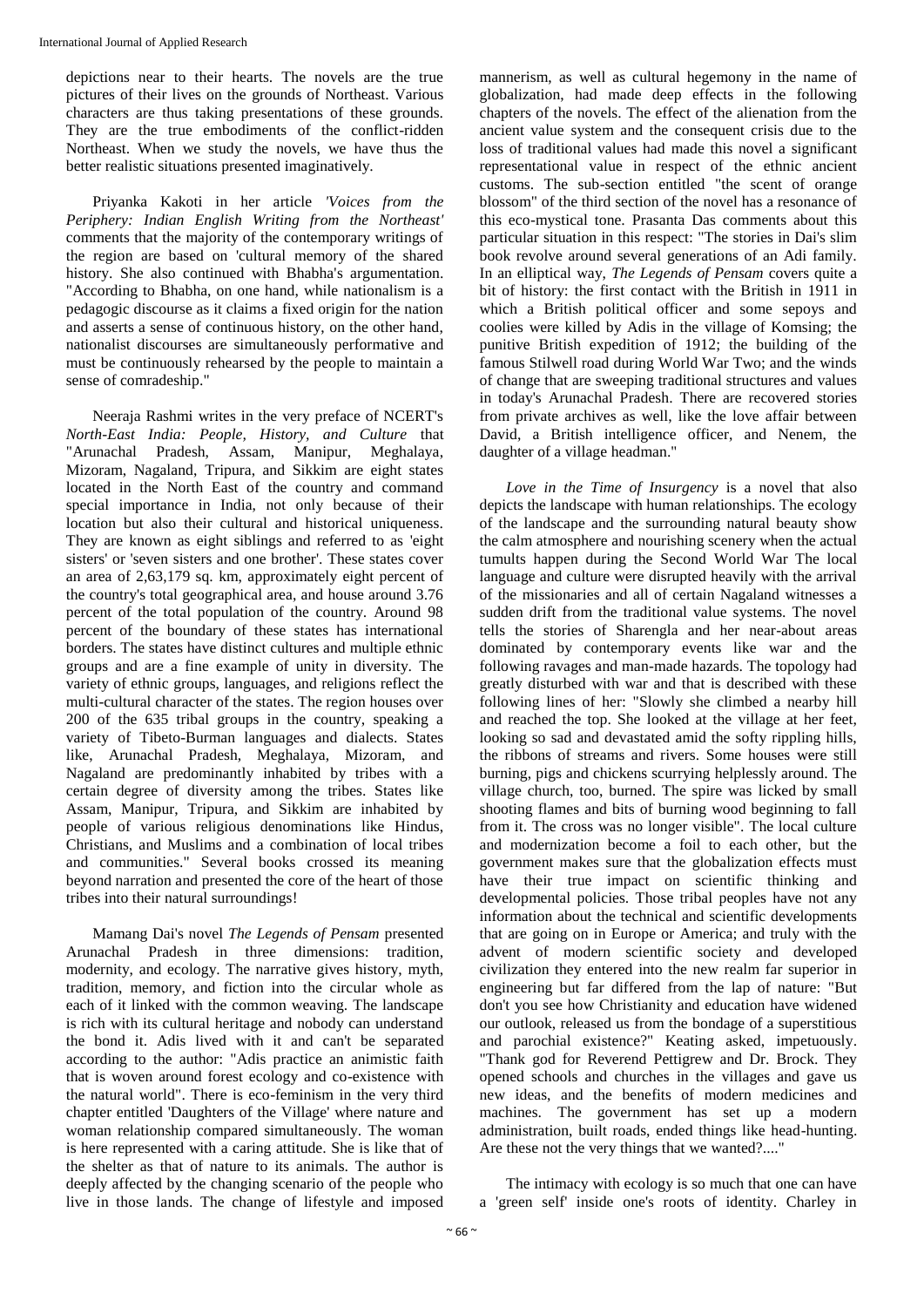Dhruba Hazarika's A Bowstring Winter writes boldly, "I'm of the hills, and the hills are in me". Here nature is personified with the allegorical characters named after names of months-U Naiwieng (November), UNohprah (December), U Kyllalyngkot (January). In this novel, John and Don Kharkongor make an argument about the importance of the mother language over anything globalized.

Like Mahasweta Devi's protagonists, Rukmini also a central figure in Mitra Phukan's *A Collector's Wife*. Here we see that she is searching for something in her inner self. Set in the background of terror, violence, and insurgency of the 1970s and 1980s the novel provides the insecurity against the inferior complex posed by the illegal migration from Bangladesh. The artistic element of the novel shows the rich imagery of landscapes like rivers, mountains, and woods having a separate identity from that of the Goa or Tamil Nadu -the essential Northeast. In the plot, Rukmini's infertility is shown against the natural order of progression. But when we see the sudden pregnancy of her then she is over-enjoyed of it and celebrates it with the natural landscape. Here the break of the natural order is also shown with the unhappy marriage of Rukmini and consequent relationships between Siddhartha and Priyam; and Rukmini with Manoj. But the novel shows its true colour when we look at the background of the society of Assam especially about Assam Movement.

Priyanka Katoki writes in her article *'Voices from the Periphery: Indian English Writings from the Northeast'*: "The Assam Movement forms the backdrop of Mitra Phukan's novel The Collector's Wife. Rukmini, the District Collector's wife who is the protagonist in the novel ponders over the question of death. Kidnappings, extortion, killings become the order of the day and even the Superintendent of the police is not spared. While Rukmini sets out on a journey towards self-discovery, she unravels various questions of identity as well. These questions of identity not just concern the individual but the community also. Phukan through Rukmini points out the students who played a major role during the Assam Movement. As Rukmini observes the students gathered for the agitation, she notices that the girls who used to dress in salwar kameez to college are clad in mekhela sador to assert their Axomiya identity. She looks at the bright, young faces of boys and girls and notices their facial features which is a mosaic of the Mongoloid, the Austric, the Aryans, and the Dravidians: "....the almond eyes, the golden skins of the Mongoloid, the curly hair of the Austric, the dark complexions of the Dravids, the fine features and fair colourings of the Aryans, were all present in the crowd of young faces before her. And they wanted to rid the land of foreigners!" (Phukan, 91). Here lies the irony of the entire Movement.

Siddhartha Deb's The Point of Return is set in the backdrop of corruption in the bureaucracy, communal violence, and ethnic clashes between tribal groups. Based on Meghalaya, especially on the city Shillong, the novel provides the history, maps, and memory of the land. It gives the true picture of a father-son relationship. The novel has four parts-Arrival, Departure, Terminal, and Travelogue. Here we see the character of Dr. Dam who has ethnic connections to Bangladesh especially called at that time East

Pakistan or previously East Bengal. But here in Shillong, he has been treated by locals as a cultural minority. Having spent so many years in the region and doing government jobs for so many years, he now still treated as 'other'. So, the post-post-colonial notions of identity formations are also seen in his existential problems. Prasanta Das writes in the article Indian English Writing in the North-East that "Though the town is never named, The Point of Return is set in Shillong and tells the story of Dr. Dam and his son Babu. Dr Dam has served as the director of the state's dairy and veterinary department and, in the first part of the novel, we see him visiting the pension office where, despite his service to the state, he is treated with indifference by a callous and corrupt bureaucracy. One of Deb's achievements is the creation of an utterly convincing character in Dr. Dam. He is a man of the Nehru era, an earnest official dedicated to implementing his portion of the Five-Year Plans. Through Dr. Dam, we re-experience what men of that generation believed in and how they acted and felt in certain situations. When intelligence officers suspect a couple of visiting Danish professors of being spies, Dr. Dam dismisses "the very notion as absurd, not understanding that paranoia was very much a part of India he served so eagerly, and that the nation he imagined being shored up through the efforts of people like him was ultimately a fortress, that everywhere around him new battle lines were being drawn and fresh groups of people were being defined as outsiders, borders bristling with barbed-wire teeth." (221)

Dr. Dam was forced to flee East Pakistan during Partition. To his son, growing up in India, the notion of an ancestral village is "quaint and distant" (178), and his father's experience of being uprooted and rendered homeless has little or no meaning. Babu thinks his world is different from that of his father's and feels safe even when the xenophobic rage in Meghalaya explodes in a violent movement against "outsiders". His illusory world is destroyed when he and a friend are assaulted (as was his father in an incident years earlier) and he experiences the same feelings of powerlessness, fear, and alienation his father had a generation earlier in East Pakistan. Deb employs a linear but backward chronology – the novel begins in 1987, with Dr. Dam suffering a heart stroke, and ends in 1979 – and mixes both third-person and first-person narratives. This technique, which mimics the workings of memory, is effective in giving us a sense of how Babu slowly begins to make sense of his reticent father's life. In the process, he also understands the story of the Bengalis who, in the words of a character in the novel, "have suffered once from one of the cruelest jokes in history, only to suffer again" (215). The Point of Return can easily bear comparison with Amitav Ghosh's The Shadow Lines (1988) which also deals with memory, cartography, and the postcolonial nation. Deb's novel is arguably the better novel since it lacks the somewhat abstract quality noticeable in *The Shadow Lines*.

Deb's other novel *Surface* termed the Northeast remote parts as 'region'. It looks like having no identity of it and only some supposed existence. The novel is a memoir of Amrit, a reporter of *The Sentinel*, who has a journey due to his reporter job in the region. It is the state of Manipur in which his journey has recounted the contemporary issues like politics, economy, society, and life of Manipur in the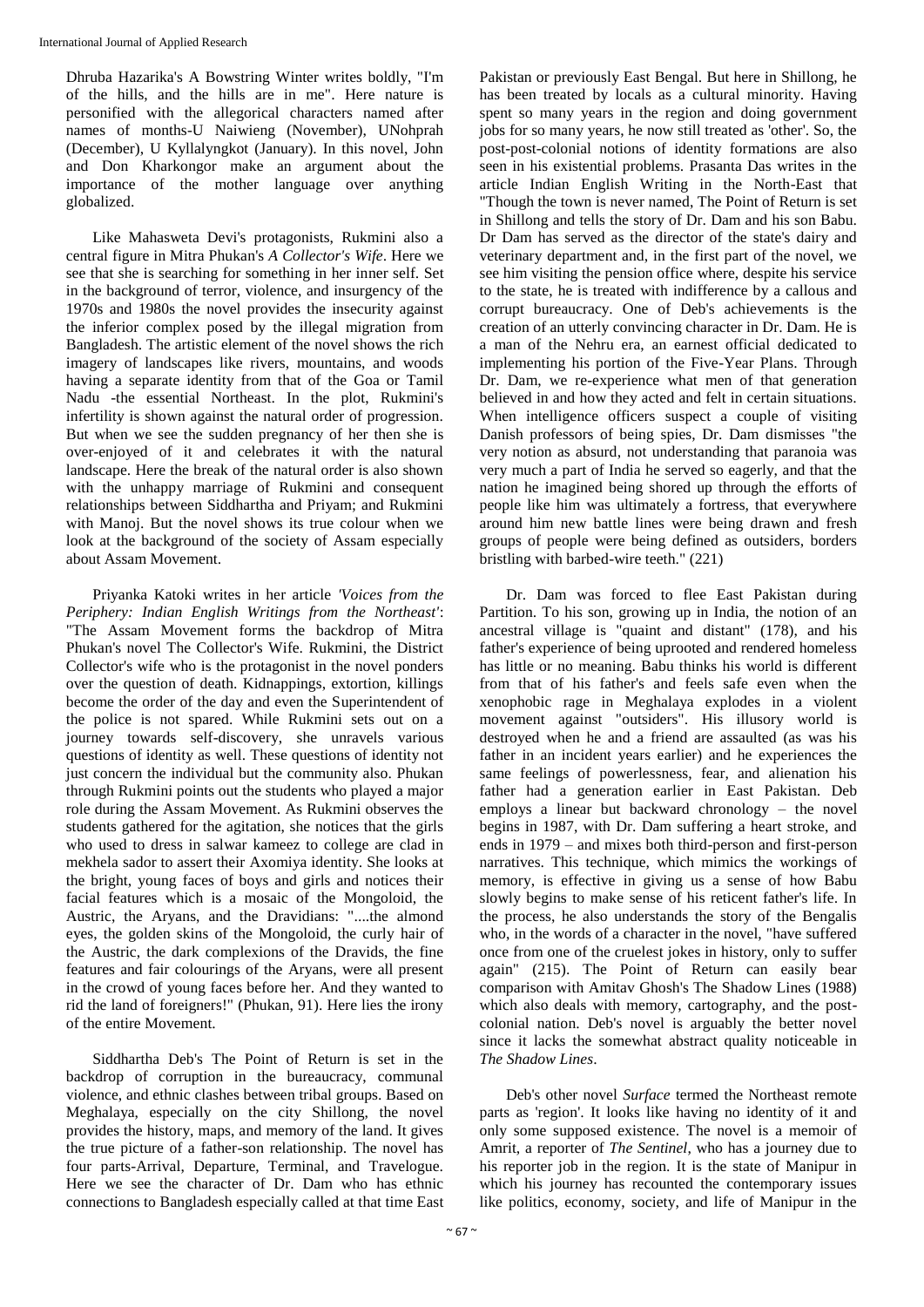novel. At the level of ethnic clashes or violence, we have various layers to analyse-political, economic, and social. Especially the novel dictates the causes of the Kuki- Naga conflict in the state. Again, Prasanta Das writes in the above-mentioned article, "Surface paints a bleak picture of the Northeast. One of the few redeeming moments occurs when Singh, near the end of his journey, scrutinizes an Imphal crowd and notices that it consists of people: "I slowed down, and in what I had so far thought of as a homogenous crowd, I began to see distinct, individual faces, some calm and resigned, others wracked by doubt; faces that were here not just to defend some boundary or other but to show the uncaring, unheeding world that they existed and could not be forgotten."(253). But the predominant mood is pessimistic: the novel views the Northeast as a region condemned to be relegated forever to the margins of the nation. According to Prasanta Das, "The differences in the themes and moods of *The Point of Return* and *A Bowstring Winter* reflect the differences in the experiences of the two communities, Assamese and Bengali. Unlike the Bengalis who were variously employed, the Assamese community in Shillong consisted mostly of Assam government employees (civil servants, staff, etc.) and their families. When Meghalaya was formed and the capital of Assam shifted to Dispur in 1972, the Assamese left Shillong almost en masse for the plains of Assam. Thus, the Assamese, in general, have not faced the attacks on "outsiders" which have periodically convulsed Meghalaya since 1979. Despite some feelings of bitterness at the reduced size of their state, many members of the Assamese community have retained warm memories of the town where they once lived, worked, or grew up in. Hazarika's fondness for those Shillong years is quite evident in *A Bowstring Winter*. Though the novel is set in the mid-seventies it is revealing that he mentions the Assam State Transport Corporation bus station in Shillong."

Hassan writes about identity roots, clash of culture, and concept of home in her novel Lunatic in my Head. She opines that issues of identity are born out of the insideroutsider conflict. According to her, the outsider may get an identity crisis when he gets the fear of losing his originality. The novel also deals with contemporary issues like politics of displacement, migration, and ever-rising voices for new homelands. There is always the doubt and distrust relationship between the so-called outsider-insiders. Set in the ecology of Shillong the novel depicts the post-colonial notions of 'self/ other' debate. Here Priyanka Kakoti writes in *Voices in the Periphery* that "The novel Lunatic in My Head is also preoccupied with the dichotomy of the insider and the outsider. Hasan's characters that are people born and brought up in Shillong but are non-Khasis must pay prices for being dkhars. In the novel, among Aman's group of friends, Ribor is a Khasi and hence it is Ribor who often saves him and his friends whenever other Khasi boys try to bully them. During one of his walks in the town, when a car approaches Aman, he feels insecure because Ribor is not with him and he can very well recognize the driver of the car to be a Khasi fellow. But then he is relieved when the person halts the car asking for a match to smoke his cigarette and does not bully him. He says that not all Khasis are bad; there are some good ones as well. The incident involving Aman and Ribor along with the channawalla Sarak Singh where the channawalla is bullied by a group of

Khasi boys because he is an outsider reflects the troubled times in Shillong."

*A Naga Village Remembered* by Easterine Iralu describes the great battle of Khonoma in 1879-1880. It is set in the background of the advent of Christian missionaries. The novel portrays the tribal faith, festivals, myths, legends of Nagaland. The beautiful landscape also grows concerned when one can notice the descriptions of hills, rivers, and forests of Nagaland. It is a novel of the geopolitical description of the village Khonoma. The beliefs of the tribes are seen following the theoretical framework of Ecofeminism. Although the writer's concern with the degeneration of ecology also irritates the writer. The patriarchy seems rather harsh and superstitious regarding women here in the novel. Here two women are considered as wicked or 'Kirhupfumia' so they not have any permissions of marriage. Here women's voice remains unarticulated as they are treated like 'the second sex' by the patriarchal social set up.

The concept of gender inequality is also seen in *A Terrible Matriarchy* by Iralu. Here everybody is astonished to hear that a woman is exploited by another woman in a matriarchy. It is the story of five-year-old girl Dielieno, who had been denied education due to the factor that "education is wasted on girls". Here in the plot, we come to know that Dielieno's aspirations had been sacrificed due to her brothers' opportunity. Her grandmother embodies the traditional attitude towards a girl-child even within the family: "In my Father's Day, boys never did any work because they had to look after the village and engage enemy warriors in warfare. The household that did not have a male heir was considered barren. They were always in constant danger if there was a war. The women would only have one man to protect them. That is why we love our male children so much and we give them the best of food. And we should." (Iralu 2007: 37)

The novel does not only say about the woman's condition in society, but it also depicts that everybody is used to the set-up of the mentality. Although it seems that the grandmother is the oppressor here but, she is the victim of the patriarchal value system where everything is set and believed according to the tradition.

The Jnanpith Award Winner Indira Goswami has done a lot for the environment, ecology, and ethnicity in the North East. Her literary works abound in ethnic and ecological concerns. Although her novel *Pages Stained with Blood* has a set of communal rioting in Delhi immediately after the assassination of Indira Gandhi, her main concern is to show that terrorism mainly based on isolation from the mainland and a sense of being ignored, neglected, and deprived of the equal treatment with the mainstream. She is lamenting the pathetic condition of the innocent victims. The main points of concern here in this novel are to discuss the causes of terrorism, separatist movements and their origins, causes of bombings, killings, and exhortations, and the communal clashes between various groups and religions. This novel is not only having connections with the Indira assassination case but significantly it reflected the same roots of extremism that Goswami sees throughout her entire life in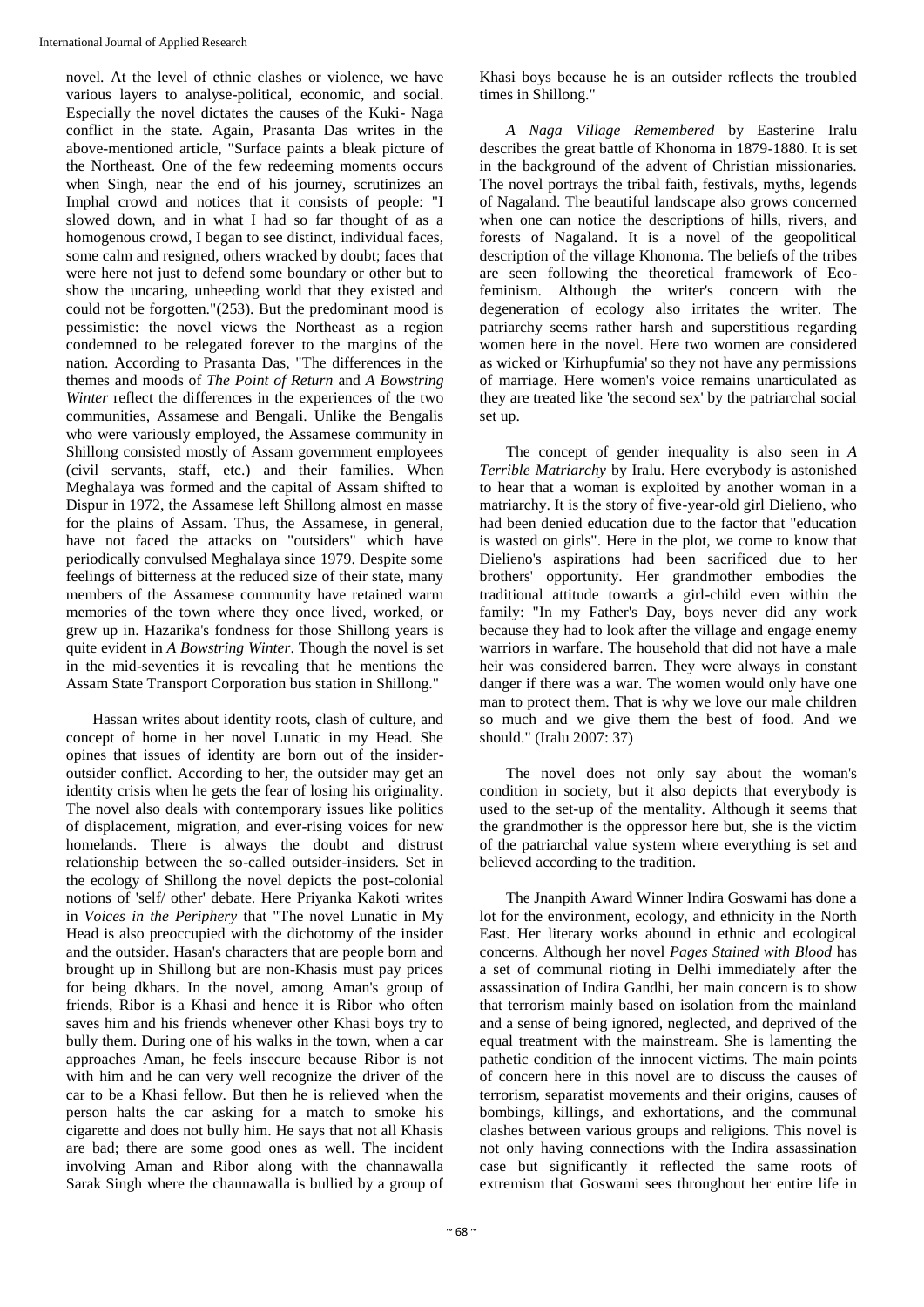Assam Movement. So, this shadow of the Northeast insurgency what the novel impliedly presented.

Goswami's novel *The Man from Chinnamasta* reflects the history of the temple Kamakhya. It's the story of a man named Chinnamasta Jatadhari, a hermit who leads a movement against the ritual of animal sacrifice and is supported by some spirited young man like Ratnadhar. There is the personal liking of a British lady Mrs. Dorothy Brown to Jatadhari also gives spice to the story. The novel provides the myth, culture, ritual, society, and legends of Assam. There is the ritual called Ambabachi which connotes the menstrual period of the goddess, symbolically presented as the mother of the earth. Kumari puja also shows the motherly feelings of the goddess. The pages of the novel distinctly provide the nature-woman relationship quite like that of the eco-feminist viewpoints. Here exploitation of women suggests the violation of the natural order. There are such instances in a society where women were tortured both mentally and physically which is quite antagonistic to the natural psychological order. The violence against women is seen as compared to the violence against nature. Animal sacrifice is the main custom in the puja of temples, and this is seen also as violence against the natural order.

*A House with a Thousand Stories* by Aruni Kashyap is set in the background of activities of militant group like ULFA who has such strident regionalism for upholding the values of Asamiya Jati. The dream independent Assam causes the notions like ethnonationalism, ethnic identity, and violence. The novel shows the sandwiched situations of the common mass that have caught in between the military group and the armed forces of the centre. Mayong or the land of magic is the setting village of the novel where Pablo, the protagonist had visited twice- on a wedding and a funeral. The novel paved the statement that the strong sense of ethnonationalism feels self-governance. There is a rift between the state and the centre as the common perception that the common mass is treated like a second-class citizen. In the story, Moina-Pehi becomes a tragic event due to the suicide of the former. The story reveals that the groom's brother is a member of the insurgent organization and everyone including the bride could not stop believing that there will be nothing but death. The comment of the aunt is quite exclusive- "It's better to cut out Moina into pieces and throw her body into the Brahmaputra than marry her off to a groom whose younger brother is a rebel". (210-211)

The horror is so much that Mridul narrated to Pablo the incidents like this-"More killings were taking place every day.....The East Bengali villagers who use the Pokoria River most of the time say that they have started finding body parts of unknown human beings at regular intervals, almost every fortnight or so. They are so scared they haven't informed the police." (Kashyap, 53)

The conditions of the state Assam are so pathetic that every page of the novel provides us the hellish killings of the innocents. There are passages like this where the matter of discussion is secret killings- "Goptohotya?.. There is nothing secret about secret killers. Everyone knows who is killing around the state, for which they are working secretly. Two years ago, my uncle's son had gone fishing in the Pagadiya and he ended up having the fish hook stuck to a rotten man's wrist" (Kashyap, 68). There are elements that show clearly that the existence of the ethnic riots in the context of a separate country- "newsreader telling us how the militants came and massacred who had taken shelter in a camp after a prolonged ethnic riot" (Kashyap, p.7). Further, the motive of ULFA is clear when we read the passage- "The ULFA wanted a separate country called Asom and wanted to free Assam from what they called Indian imperialism, so they fought with Indian forces with guns, bombs, AK-47 rifles, kidnappings, op-eds, books published under pseudonyms and jingoistic music albums released abruptly that had words like 'sun', 'blood' and 'sacrifice' in their tittles" (Kashyap, 10).

Naga poet and novelist Easterine Kire won The Hindu Prize for his novel *When the River Sleeps* in the year 2015. Here in this novel, the protagonist is Ville. The character may be compared with other characters like Doctor Faustus of Christopher Marlow as both these characters are seeking mysterious powers! In this novel, we have a hunter's story to find a stone that may help him to have untold powers. This stone may be found in the river far away from civilization and cultures! The 'mythopoeia imagination', as told by a critic, gives rise to high seriousness into the story of supernatural creatures like daemons, sorceresses, etc. The story is about the search for the 'hearthstone which may be comparable to the heart of the Naga culture. Thus, impliedly the novel gives us the allegorical presentations and comparisons between the plot of the novel and its quest for the heart-stone to that of the unknown findings of Naga culture which also has preserved for ages into mystery as the stone is preserved into the river-bed! The allegorical storyline thus gives us the interpretation of the prestigious values of the Naga culture, ritual, civilization, ethics, custom, and values to that of the value of this mysterious stone called 'hearthstone. Here the novelist tries to portray the story of the rapid growth of urbanization which is at once the enemy of the rich but eroding culture of the Nagas. According to a critic the danger lies in the core of the problem of existence and it lies in "their rituals and beliefs, their reverence for the land, their close-knit communities, and the rhythms of a life lived in harmony with their natural surroundings".

In the paper *'The code of 'paralok'* in A Bowstring Winter by Dhruba Hazarika' Sri Sarat Kumar Doley writes "In *A Bowstring Winter* by Dhruba Hazarika, the suggestion of a blutbruderschaft that exists in Khasi culture serves the same purpose as it is imagined to have served the old German knights. Although talking about loyalty, friendship, and trust would be an anachronism in the context of postmodern cultural insanity, there is a section of society that still thrives on its broad shoulders. The concept of 'paralok' is an allusive cultural ghost in Khasi society and encompasses all sorts of idiosyncratic understandings that need to be investigated. It is as if existent and understood by each member of this society and escapes understanding at the same time. The novel has a thematic commitment to unravel the mystery of 'paralok' and goes about the business by collecting several gangsters associated with famous teer game and putting them in blood-shedding collisions in the beautiful town of Shillong. The characters themselves try to engage in a search for the old code of life that might serve them in good stead. As they live in a cruel and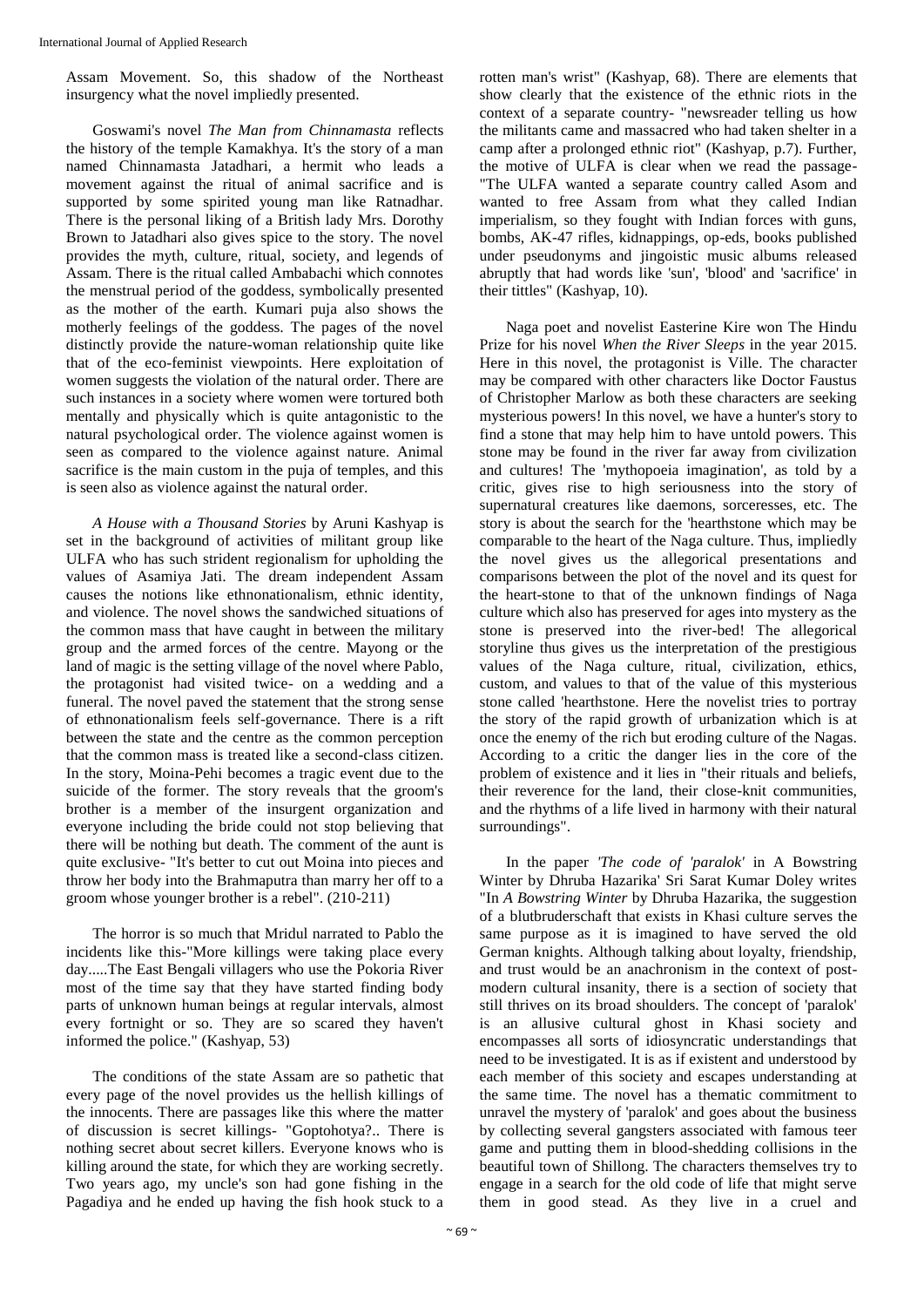untrustworthy context of life, they need the obsolescent view to be revived. Once upon a time, Dor Kharkongor believes, it existed between Charley, James, and himself: "it was a code of friendship. Like a bowstring: tight. Like an arrow: straight". (239)

Nandita Haskar is a very much important writer in terms of migration and its effects in North East India. In the book *The Exodus is Not Over: Migrations from the Ruptured Homelands of Northeast India*" there is a very evocative description of the existential problems of the Indian North East. Into the book review, Sakira Shahin opines that "The book by Nandita Haksar Exodus Is Not Over: Migrations from the Ruptured Homelands of Northeast India is a book which on the one hand is a very close and intimate reading of the lives of migrant workers while on the other is also announced and clear revelation into the effects of globalization and development in the lives of people, who have for generations known only the traditional (though not necessarily undeveloped) tribal way of living. It requires the deft and diligence of someone like that of the author to weave the detailed narratives of the four migrant workers and provide a comprehensive understanding of not only their lived experiences but also the larger socio-cultural contexts within which these experiences manifest. Nandita Haksar traces the personal life journeys of our Tangkhul Naga migrants from the Ukhrul district of Manipur, two women, and two men. The book is perhaps the first of its kind in terms of delineating from up close the condition of migrant workers from the north-eastern regions to various parts of the country and abroad. The book no doubt adds to the burgeoning literature on internal migration in India, an issue with immense political exigency today. What is unique, however, is that, unlike previous accounts, it uses a bottom-up approach of narrativizing the migrant workers lived experiences and emotional upheavals, dwelling on intricate details of their lives rather than simply deliberating on the socio-economic deprivation, insurgencies, and deadly clashes experienced routinely by the people of this region. The latter aspect, although important to deliberate upon, becomes implicit through the personal narratives as well as the author's inputs, thus making the experience of reading the book a far more rewarding one."

"Beauty of the land is the theme of the novel. It is about how a woman, feminist in thought, evolves in rural Assam. I wanted to bring the rural flavor of Assam in front. Guwahati and other cities are just like any other metro city. It is this rural life-my ancestral house, the vicinity which I have described," writes Suravi of her debut novel in *Voices in the Valley*. Sana Amir in the article in The Hindu writes: "Apart from meticulous details of fresh green tea gardens, purple ferns, an exotic variety of orchids, chirpy little birds, onehorned rhino, iridescent long pathways, this novel is about rural life, ethnic clashes, militant activities, women's rights, and violent elections." The protagonist in this novel is Millie. She is the embodiment of feminine mental strength with her resistance against patriarchy and orthodox social conditions. Consequently, she became the student leader to mark her voice more prominent. She once says, "Women in Assam are much stronger than all states of India. They are quite broad-minded and western in thoughts. The problem of inheritance of land by the male member of the family is all over India. It is just that Assamese girls are more outspoken. They raise this issue of property a lot in Assam."

Sudeep Chakravarty writes a brilliant introduction into the opening of his book *Highway 39: Journey through a Fractured Land.* Here we see the Asanga, the Naga, her mother, her father of the neighboring Sangtam. In this introduction we see the background of the story in context, "We are talking about 1995. The Government of India was still two years away from inking a bizarre ceasefire agreement with the largest of the Naga rebel factions, the Nationalist Socialist Council of Nagalim (Isak-Muivah). Operations were on against this group and a rival breakaway of the NSCN, the Kaphlang faction, in the Indian state of Nagaland and several districts in the neighboring states of Manipur and Arunachal Pradesh."

One of the poignant descriptions of the introduction paves the real cause of the Naga conflict in respect to the historical incidents even before the time of Jawaharlal Nehru. The protagonist Asangla describes her complete distrust against the system of government that is running on- "Asangla's distrust was rooted in the horrors that Jawaharlal Nehru's India visited upon her people when some Naga leaders led by Angami Zapu proclaimed a 1951 plebiscite as proof that Nagas wanted to be independent of India. Nagas would stand their ground, they said. They had been trying to make a case for a separate identity and separate lands since 1929 when a group of Naga elders petitioned the Simon Commission in London to let the Naga Hills be."

The description of these issues is very realistic, as Chaliha report urged in capital letters: "THAT THERE SHOULD BE NO BLOODSHED IS RECOGNIZED." But the epic reply can be seen by the author himself in the following pages -

"And, India is also trying to 'be friends with people of Manipur of nearly every ethnic and political hue.

- And…
- And…
- And…

The story of the 'Northeast' is still the story of our times, the unfinished story of India's integrity."

Mamang Dai's novel The Black Hill focuses on the tribal resistance against the approaching British colonial power. T. Rexlin and Dr. R Mercy Latha comment in their article, "As the title of the paper suggests, the story of the novel, The Black Hill, is from 'Border'. As per the novel, the black hill is the Border in itself, bordering many communities and nations. To be exact, the novel points out the Mishmee hill that lies 'in-between' Tibet and Arunachal Pradesh. Mamang Dai explains that this border is "India's easternmost road that ends in the wall of mountains delineating the country's international border at the tri-junction with the Tiber, China and Myanmar" (290). In China, it was called as Qilinggong Mountains. Again, it is hard to define whether the hill falls under the premise of India or Tibet. Many tribal and indigenous communities of Tibet and India, religious propagandists and by-passers claim freehold authority over the hill and have drawn borders on their own. The focus of this paper is not to decide the border but to study it as it is. The story of the novel is neither about the people of Tibet nor about the people of North-eastern India, but the settlers and by-passers of the hill.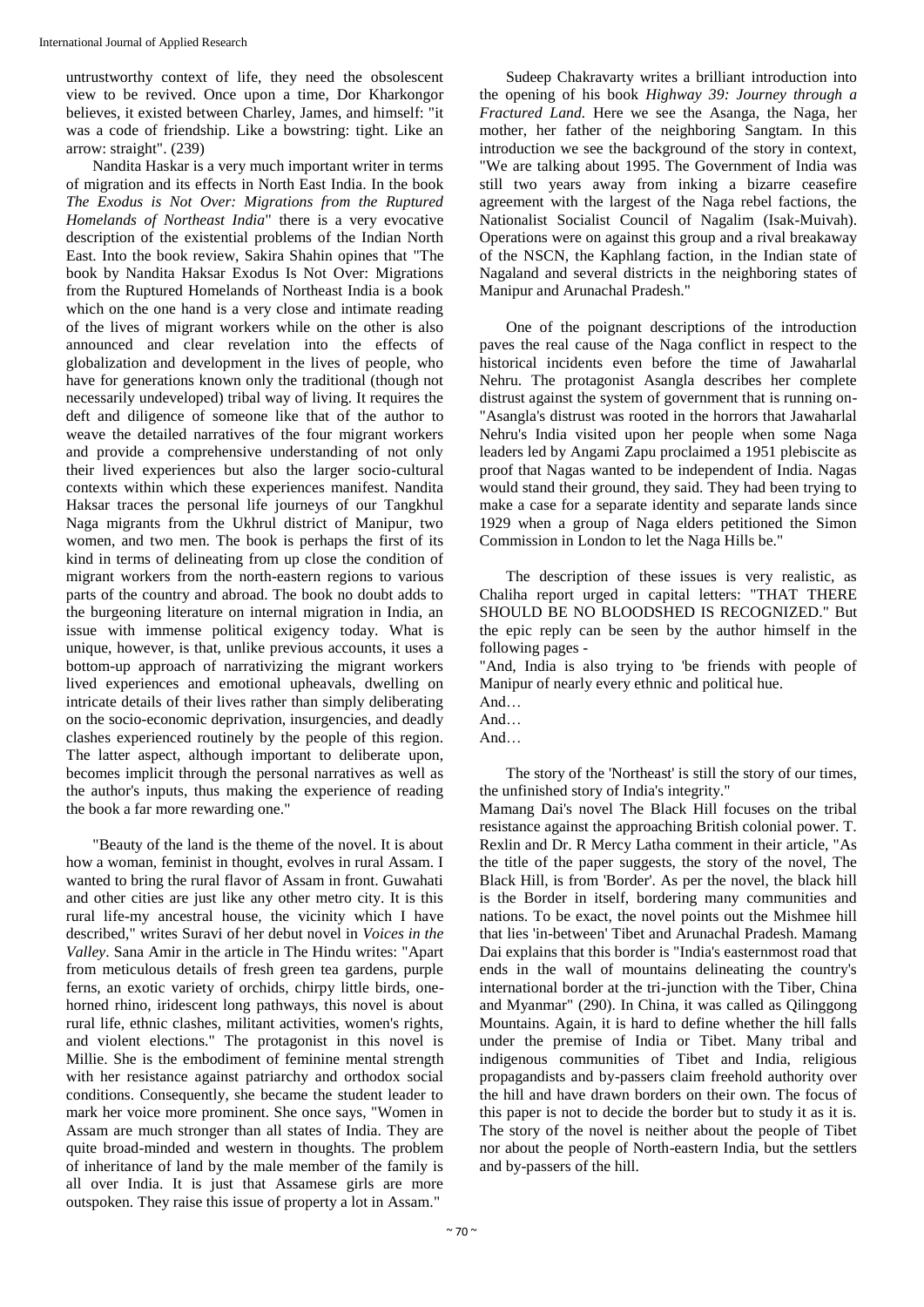The story of the novel begins with the introduction of a seventeen-year-old girl named Gimur whose eyes are focused on the sky waiting for the moon to rise and imbibe her. She belongs to Abor tribe in Mebo village which has rich traditions and ethics to follow. This village is situated at the interior parts of Mishmee hills far-reaching from strangers. She has a blue tattoo on her chin which qualifies her as a part of Mebo Village. She was pampered by her mother, friends and a brother come to friend Lendem. She was taught to be a woman who obeys and abides by the beliefs of the community. But Gimur was "...uncontrollable and daring, more like a boy..." (2). She falls in love with a man, Kajinsha, who is from another tribe of Mishmee hill. His tribe is settled at the border of Tibet which was already under the control of China. He was married to an ailing woman from a Tibetan tribe for the sake of developing a good relationship with the tribe. Kajinsha's tribe marks the border of Indian Territory and they are the frontline defense of India. He is aware that his marriage with the Tibetan girl is just a trap by which they crawl slowly into the lands of Indian Territory. Apart from this awaiting internal feud among tribes, he visited Mebo village to warn them about the strangers' entry into the hill."

In the article *'Images of Women in Mamang Dai's Fiction*,' Easther Daimari writes poignantly: "The protagonist in Mamang Dai's novel Stupid Cupid is also such a woman called Adna, who leaves her home town Itanagar and settles in New Delhi, a city over 2000 km away from the Northeast after doing a hotel management course in Guwahati and Calcutta. She inherits a piece of property: a four-cornered house in South Delhi and transforms it into a guest house or a love nest for couples and singles to come together "for an afternoon, a day and sometimes for months." Adna has liberal views of life and she loves the liberal ways of Delhi. While the elders of the village warned youngsters like her about the cruelty of Delhi and advised them to get married and settle down in the locality, Adna says that she liked everything about Delhi. She says... this anonymity was the very thing I liked. After the watchful expectations of a small town, being a total stranger among strangers was a relief and a pleasure... I like the heavy evenings, filled with diesel fumes and smoke, and the heat burning our faces... dusty trees in full bloom...Coming out of restaurants we would stand under the trees and puff at our cigarettes. It was all very different from where I came" (Dai 2009, 14).

Adna reveals herself to be a diehard romantic and Delhi becomes the city of her dreams. She believes that she has found love, freedom, and independence in Delhi. But does migration to the cities really allow Northeastern women to completely defy patriarchy and their marginalized status, or do they face newer forms of oppression there? Migration also brings about questions on the identity and citizenship of Northeast women.

It must be acknowledged that women's experiences are varied as well as the patriarchal oppression that they face. An emphasis on 'difference' would shatter all illusions of homogeneity in the experiences of women. Women are not only oppressed by men within patriarchal relationships but there are also other areas of oppression in their lives which they experience in a gendered way. Mamang Dai's fiction

aids a comprehensive understanding of Northeastern women's experience of migration. Mamang Dai highlights that there is a huge gap between the migrant woman's aspirations and expectations from the city and the resulting reality." Thus, in the novels of Mamang Dai we see the true conditions of migrations which is the real cause of the issue here. Although the characters are imaginary, the arguments they provide are genuine under the situations in which one may suffer after the Independence and the consequent migrations.

Koushik Barua's famous novel *Windhorse* shows the Tibetan resistance against the cultural and armed hegemony in the region. It shows the Chinese aggression in the land against the authority of Dalai Lama. The historical background of China-Tibetan conflict paves beautifully into the novel of Koushik Barua.

*The Girl from Nongrim Hills* is a 2013 fiction novel by Indian author Ankush Saikia. It's a story of Bok and Kitdor and the trip to Nagaland where Kitdor lost 50 lakhs rupees in purchasing arms. Absolutely the story centers round the real backdrops of insurgency situations and the consequent socio-political tumult.

There are several viewpoints regarding the constant demographical change in Assam and other parts of Northeast India. The fear of the natives is about the effect on the culture and demographic changes of the locals. Nowadays there is a constant protest against the CAA. When the Bill became the Citizenship Amendment Act (CAA) on December 10, 2019, then Assam and other parts of Northeast India erupted anger and protest. The opinion varied according to a critical opinion-

Is immigration from Bangladesh to Northeast India is a myth?

A silent yet steady settler colonialism displaced numerous ethnic origin people from their century-old homeland. According to this viewpoint, Bangladeshi foreigners will alter language composition, but Muslim Bangladeshi foreigners will protect their native language. This group of activists propagating the theory that 1.9 crores (sometimes 2.5 crores) Hindu Bangladeshi will come to Assam and will wipe out Assamese culture.

Another group that is happy to accept #CAB 2019 if Muslim immigrants are accepted.

Thus, it is relevant and proper to study and understand the roots of the identity problems of the indigenous tribals and their identity fear which is now in their unconscious. The manifestations of protests certainly argue for contrary viewpoints and not a single perspective. When we read literature, this fragmentation of identity, ethnic clashes are also apparent in the novels of Northeast writers. Although the novels portray imaginary characters, their setting and situations are real and the circumstances they provide are their practical problems and experiences. I hypothesize that Indian Northeast ethnic identity is rather fluid, and we cannot have a single voice. So, this paper is highlighting the local voices and the consequent reasoning and circumstances.